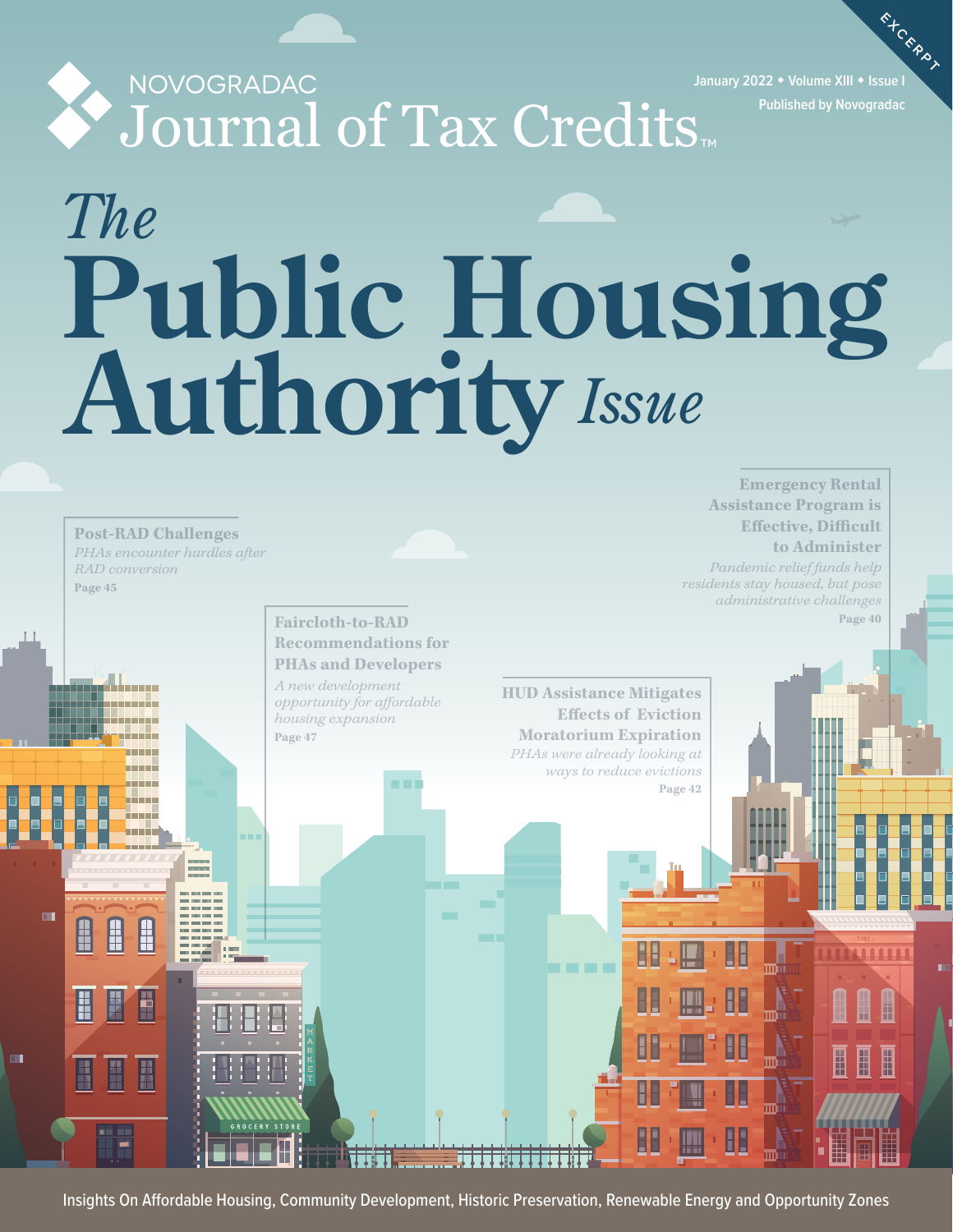# JPMorgan Chase Reflects on First Year of Racial Equity Commitment

**NICK DECICCO, SENIOR WRITER, NOVOGRADAC**

More than one year down, JPMorgan Chase has already deployed or committed more than \$13 billion of its \$30 Billion Racial Equity Commitment. In October 2020, the firm announced the goal, a four-pronged approach toward closing the racial wealth gap in America, with an emphasis on Black, Hispanic and Latino communities.

"Systemic racism is a tragic part of America's history," said Jamie Dimon, chairman and CEO of JPMorgan Chase, in a press release. "We can do more and do better to break down systems that have propagated racism and widespread economic inequality, especially for Black, Hispanic and Latino people. It's long past time that society addresses racial inequities in a more tangible, meaningful way."

One tine of the commitment's fork is focused on expanding affordable housing, which is where Alice Carr, JPMorgan Chase's head of community development banking, comes in. The company has already increased its low-income housing tax credit (LIHTC) investments by \$400 million, but also has expanded its efforts with new markets tax credits (NMTCs) and historic tax credits (HTCs) as well.

"This is a starting point for us as a firm," Carr said. "We believe there's still a lot of work to do on the initial commitment. Systems and platforms are still being built out. There's lots of meetings happening. We're making the kind of progress we need to hit those commitments."

# **The Big Picture**

The firm is bringing together its business, philanthropy, policy and data expertise to help close the racial wealth gap and drive inclusive growth.

The scope of JPMorgan Chase's goal is immense. The four goals established in 2020 include:

- **1.** Promoting and expanding affordable housing and homeownership for undeserved communities.
- **2.** Growing Black and Latino-owned businesses.
- **3.** Improving financial health and access to banking in Black and Latino communities.
- **4.** Accelerating investment in the firm's employees and building a more diverse and inclusive workforce.

Narrowing the scope of these efforts to affordable housing, JPMorgan Chase seeks to use \$14 billion in new loans, equity investments and other efforts to finance the creation and preservation of 100,000 affordable rental apartments. To date, the financier has funded more than \$6 billion in loans, helping to preserve more than 60,000 affordable housing and rental units across the nation.

It's also approved \$1 billion in lending for new construction and rehabilitation of affordable housing, created a team to offer innovative financing options by working with a broader range of capital sources and closed on \$46 million of a \$500 million commitment to affordable housing preservation funds.

In tandem with boosting affordable rental housing, JPMorgan Chase has also sought to invest in community institutions and services, including establishing a new Racial Equity Initiative that uses NMTC investments. As of Sept. 30, 2021, the initiative funded \$116 million in efforts to further growth and inclusion.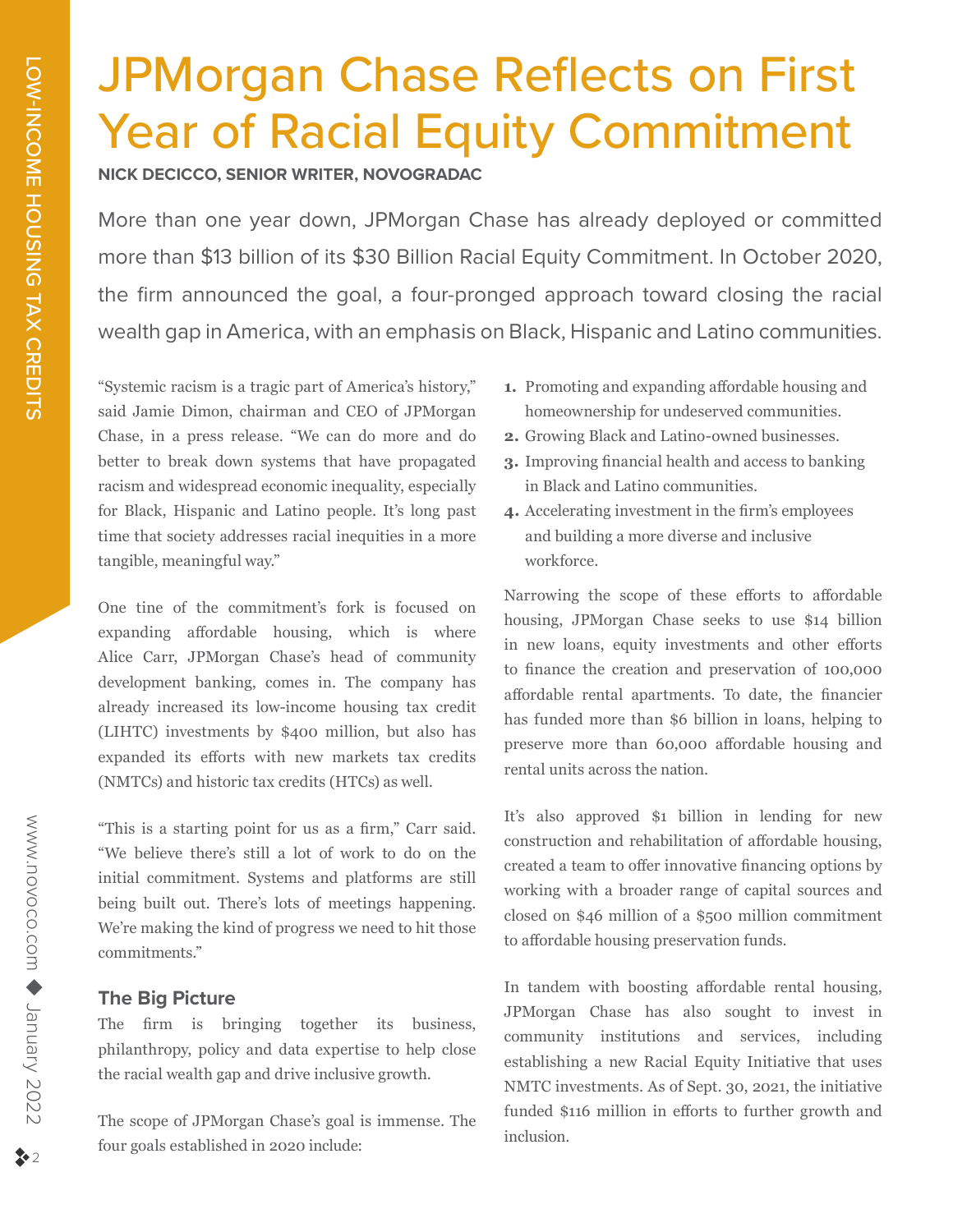Kevin Goldsmith, JPMorgan Chase's director of tax credit and intermediaries lending in community development banking, said he's proud of the intentionality his team has shown focusing its efforts toward businesses and nonprofits that are primarily Black-led, Black-owned or Black-serving when developing a Special Purpose Credit Program within its NMTC investment goals.

"Our racial equity initiative within our new markets tax credit product is something we're really proud of," Goldsmith said.

# **A Local Focus**

Carr and Goldsmith pointed to a bevy of examples where JPMorgan Chase's efforts toward racial equity can be seen in action.

JPMorgan Chase invested in HTCs to help turn McDonogh No. 19 Elementary School—where, in 1960, U.S. Marshals escorted the first Black students to integrate an all-white school in New Orleans—into 25 affordable housing units for seniors, a museum recognizing the site's history and space for nonprofits such as The People's Institute for Survival and Beyond, a collective of anti-racist organizers.

Goldsmith said in December 2021 the firm was in the process of working with the New York City Housing Authority to use HTCs to help finance the rehabilitation of several affordable rental housing properties, many serving minority populations. Goldsmith said financing the rehabilitation of properties with HTCs provides a potent alternative considering the limited availability of LIHTC.

In Washington, D.C., JPMorgan Chase's \$15 million NMTC investment financed the renovation and expansion the Community of Hope family health and birth center in an underserved, predominantly Black area. Goldsmith said the area faces a high mortality rate among infants and mothers due to insufficient labor and delivery services in that area.

"This facility is greatly increasing their ability to serve those local residents in the southern part of Washington, D.C.," Goldsmith said. "It's extremely exciting to be able to support that project and support women's health in an area previously without adequate or geographically accessible facilities."

Carr said JPMorgan Chase is watching to see the impact of these efforts in their communities.

"We have seen how, for communities lacking vital community institutions and services, these investments make a big difference," Carr said. "With the birthing center, there is opportunity to change outcomes for Black mothers and families—really tangible results we can measure ourselves against."

Goldsmith, a Chicago resident, also highlighted a trio of developments JPMorgan Chase financed in the Windy City as part of its racial equity commitment. Goldsmith's bevy of Chicago investment examples speaks to something important to reaching its racial equity commitment goals: Localization.

One is an \$18 million NMTC equity investment in the North Lawndale Employment Network (NLEN), which aims to provide essential job skills training and employment placement in a neighborhood with high unemployment rates. And for participants with a felony conviction in their past, Goldsmith said that there is an opportunity to work at a local honey manufacturer that grew out of NLEN to develop job skills that lead to other employment opportunities.

Covenant House of Illinois, which provides shelter for homeless youth, worked with JPMorgan Chase to deliver tax credit equity to build a new headquarters facility of Chicago's West Side.

Another endeavor involved providing \$3 million in NMTC financing for a minority-led franchisee of Midwest-based casual restaurant chain Culver's. The investment helped the franchisee open a seventh location, the first new stand-alone restaurant to open in the Pullman neighborhood in more than 30 years. Goldsmith said the franchise owner also focuses on hiring and mentoring employees who represent the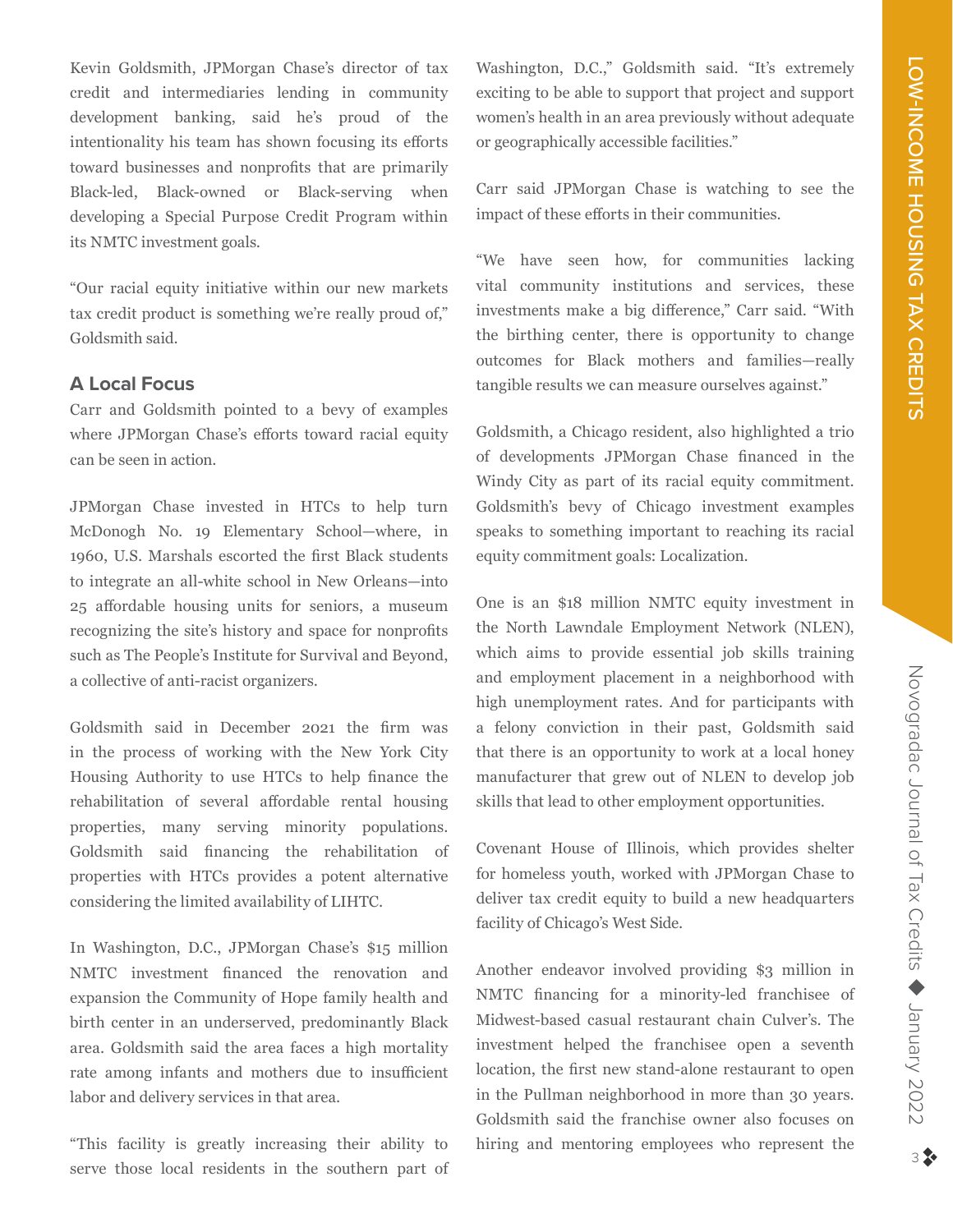economically underserved neighborhoods where the restaurants are located.

### **Modern Times**

Carr said that while JPMorgan Chase had some systems in place to do the work of achieving its racial equity goals, part of the first year of the commitment was building infrastructure and establishing important connections.

"Where we haven't made as much progress is in areas where we didn't already have a foundation or platforms in place," Carr said. "I think the \$30 billion commitment has really allowed those within the firm to think of future ways of delivering on the racial equity commitment."

Carr said part of this work is looking at financing from a wider lens. She said there are some investments where the benefit extends beyond the edge of the ledger.

"We view the work we do as adding shareholder value, so we see it as a double bottom line," Carr said. "Sustainable for us, but also making a difference."

Carr said that support started with the top down and many areas of the business continue to raise their hand to do more.

"With JPMorgan Chase's Racial Equity Commitment, we lead with business, not with philanthropy," Carr said. "We are doing business with racial equity commitment at the core of it."

Goldsmith agreed, saying the firm is focused on business-led solutions.

"We're doing more investing and lending in the tax credit space but we are also doing more through a lot of non-tax credit stuff," Goldsmith said. "We're increasing small business lending, mortgage lending, lending for affordable housing rental units."

### **In a Future Age**

Among the next steps for JPMorgan Chase's affordable rental housing goal are exploring innovative financing solutions and working with new public resources to support the development of vital community facilities and new housing for individuals and families earning a wider range of incomes than conventional projects serve.

Part of looking beyond tax credits is the creation of a Capital Solutions group within community development banking, trying to figure out ways to provide or preserve affordable housing without the use of tax incentives.

Carr also said the racial equity commitment has been a catalyst for evolving how the firm does business and has inspired other activities and investments that go above and beyond the \$30 billion.

"We are only getting started," Carr said. "There's still a lot of work to do, but I'm encouraged by the fact that in the spirit of commitment, a lot of ideas have been formulated. Everything doesn't just shut down at the end of five years. The results so far are very encouraging. This isn't a victory lap. We're just one year in, and there's a lot of work to do. There's work we're doing now that will feed into additional work that we haven't even formulated yet."  $\bullet$ 

#### *© Novogradac 2022 - All Rights Reserved.*

*This article first appeared in the January 2022 issue of the Novogradac Journal of Tax Credits. Reproduction of this publication in whole or in part in any form without written permission from the publisher is prohibited by law.*

*Notice pursuant to IRS regulations: Any discussion of U.S. federal or state tax issues contained in this article is not intended to be used, and cannot be used, by any taxpayer for the purpose of avoiding penalties under the Internal Revenue Code; nor is any such advice intended to be used to support the promotion or marketing of a transaction. Any discussion on tax issues reflected in the article are not intended to be construed as tax advice or to create an accountant-client relationship between the reader and Novogradac & Company LLP and/or the author(s) of the article, and should not be relied upon by readers since tax results*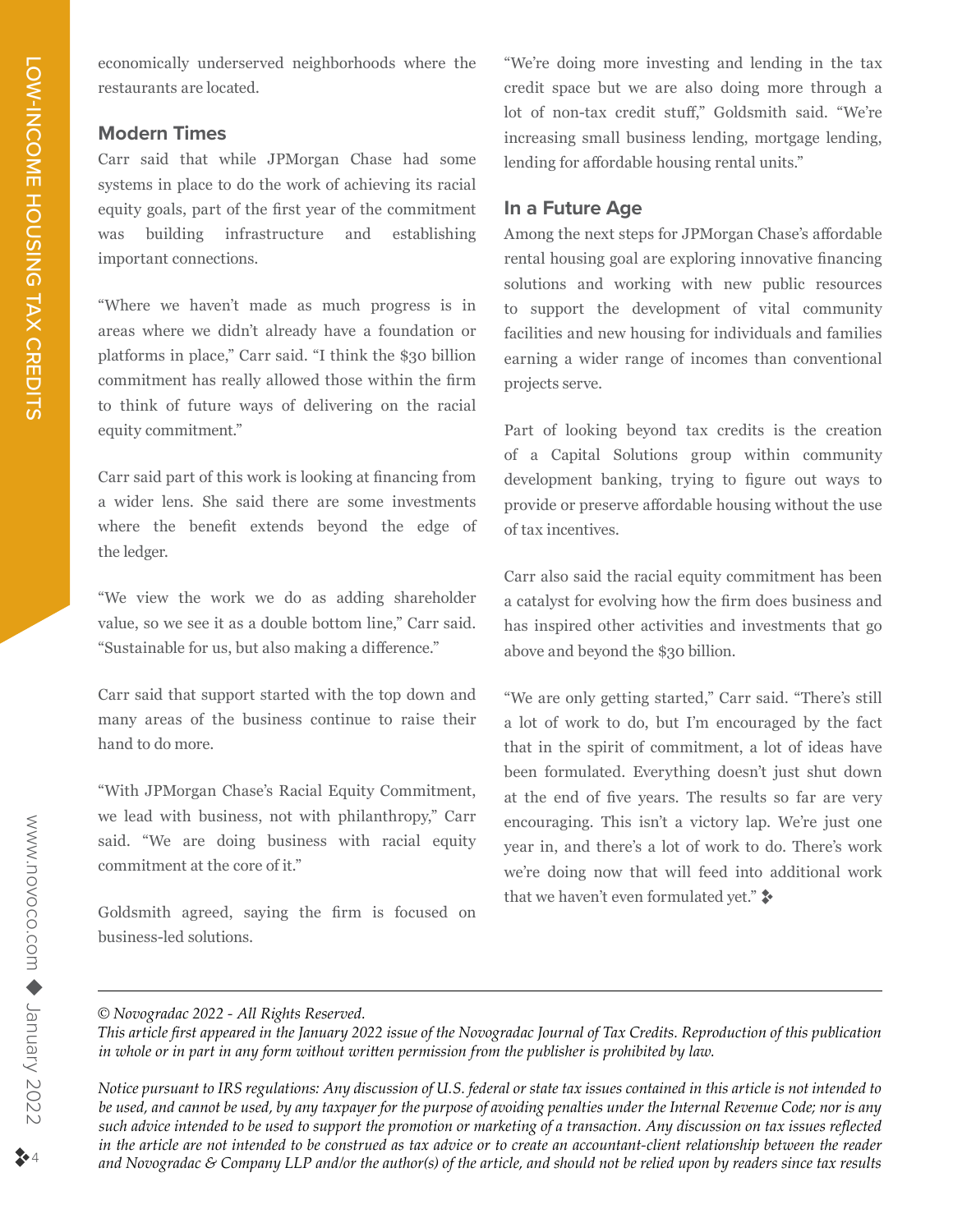*depend on the particular circumstances of each taxpayer. Readers should consult a competent tax advisor before pursuing any tax savings strategies. Any opinions or conclusions expressed by the author(s) should not be construed as opinions or conclusions of Novogradac & Company LLP.* 

*This editorial material is for informational purposes only and should not be construed otherwise. Advice and interpretation regarding property compliance or any other material covered in this article can only be obtained from your tax advisor. For further information visit www.novoco.com.*